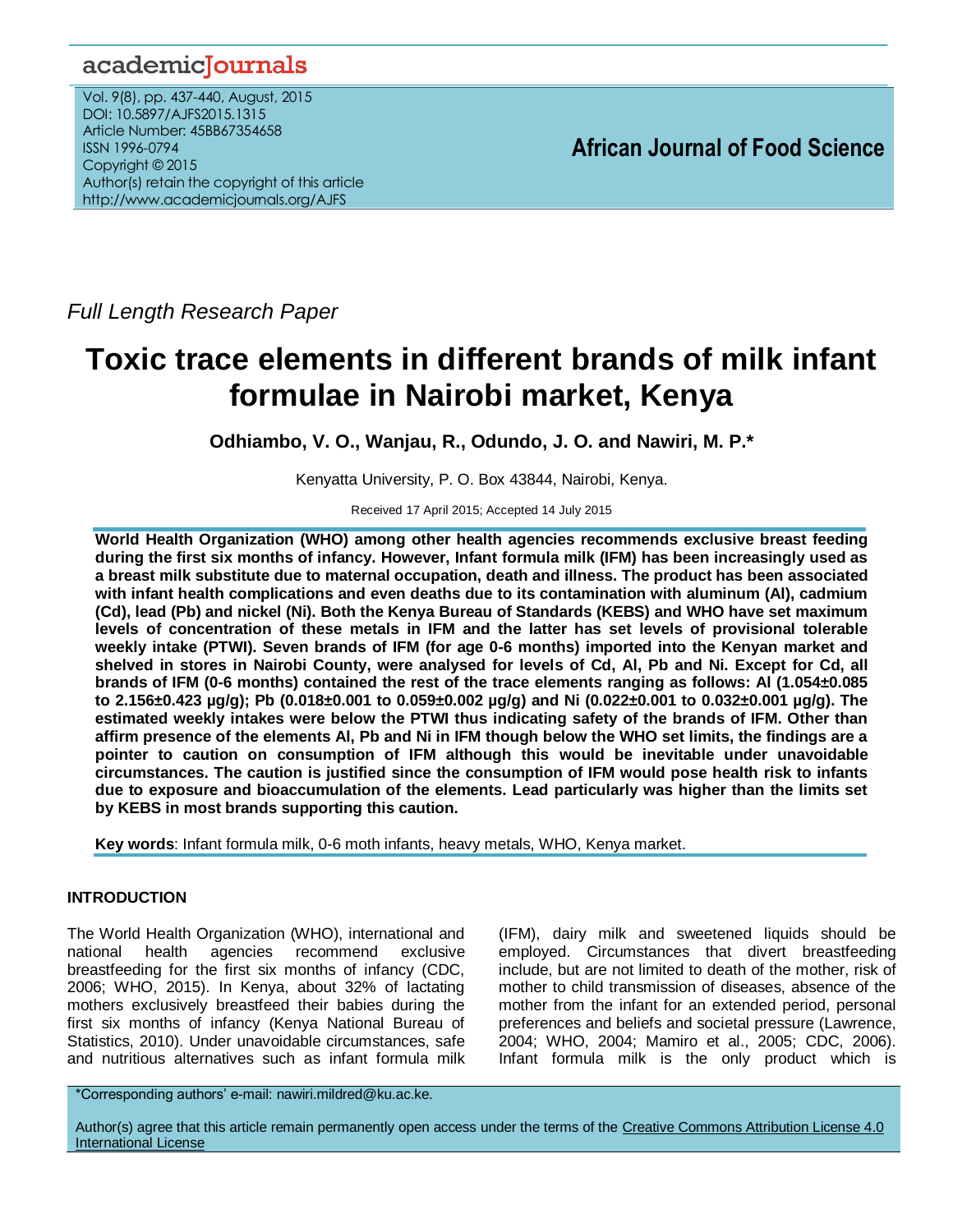| <b>Operating parameters</b> | ΑI               | Cd            | Pb          | Ni               |
|-----------------------------|------------------|---------------|-------------|------------------|
| Wavelength (nm)             | 309.3            | 228.8         | 217         | 232.0            |
| Slit width (nm)             | 0.5              |               | 1.0         | 0.2              |
| Flame type                  | $N2O$ -acetylene | Air-acetylene |             | $N2O$ -acetylene |
| Oxidant flow rate (I/min)   | 4.5              | 1.5           |             |                  |
| Sensitivity (ppm)           | 8.4              | 0.011         | 0.055       | 0.066            |
| Detection limit (ppm)       | 0.02             | 0.005         |             | 0.008            |
| Lamp current (mA)           | 6                | 5             | 8           | 5                |
| Optimum working range (ppm) | 1.0-50.0         | $0.5 - 2.0$   | $2.0 - 8.0$ | $3 - 12$         |

**Table 1.** The AAS operating conditions.

considered nutritionally acceptable for infants under the age of one year (WHA, 2001; Gian et al., 2009). According to Natural Resources Defence Council (NRDC), the infant formula industry is an \$8 billion per year business (NRDC, 2005). Across the globe, huge advertising budgets are spent to convince women that it is better and more convenient to bottle-feed their babies. Infant formula milk (IFM) is categorized by age brackets: 0-6 months, 7-12 months and beyond 1 year. In Kenya, more than seven brands of IFM are imported into the market. Kenya is a signatory to all global conventions with a commitment to promote, protect and support infant and young children feeding practices (KEBS, 2014; Komen, 2009).

Metal pollution as a result of increasing industrialization has penetrated into all sectors of the food industry and as such pose fears for IFM (Gian et al., 2009). Labelling on the package, however, does not indicate the minimal levels of the elements present. As a matter of fact, elements and ions may find route in foods as a result of processing, packaging, farming activities and industrial emission (Khalifa and Ahmad, 2010; Ljung et al., 2011). Food and Agricultural Organization (FAO) of WHO has set provisional tolerable weekly intake limits for metal ions by infants but their poisoning effect even at low levels of exposure cannot be overemphasized and especially that they can bio-accumulate in vital body organs to persist in adulthood (Nevin, 2000; Needleman et al., 2002; Lanphear et al., 2008; Ljung et al., 2011; Salah, 2012). The Kenya Bureau of Standards (KEBs) in Kenya has set standards for the levels of elements in not only IFM but all food products among other commodities (KEBS, 2014). Studies have reported contamination of IFM by various substances such as nitrates, nitrites, aluminium (Al), cadmium (Cd), mercury (Hg), nickel (Ni), lead (Pb) and melamine (Gian et al., 2009; Khalifa and Ahmad, 2010; Burrell and Exley, 2010 and Ljung et al., 2011). In 2008, melamine contamination of IFM in China led to deaths and illness of several infants (Nakashima et al., 2009). China reported an estimated 300,000 victims with approximately 54,000 babies being hospitalized and six infants dying from kidney stones and other kidney damage (Branigan, 2008). A study to determine the concentration of selected trace and toxic elements in breast milk and IFM reported the concentrations to be tenfold higher than in breast milk; thus confirming IFM as an exposure route of toxic elements to infants (NDRC, 2005).

The aims of the study were to quantify the content of aluminium, lead, cadmium and nickel found in individual cow's milk-based infant formula and to evaluate the weekly intake in comparison with the Provisional Tolerable Weekly Intake established by Joint FAO/WHO Expert Committee on Food Additives.

## **MATERIALS AND METHODS**

## **Materials**

Seven brands of IFM powders for the age bracket 0-6 months were purposively sampled from stores in Nairobi, Kenya and coded T, U, V, W, X, Y and Z.

## **Chemicals and reagents**

All chemicals and reagents were of analytical grade. Concentrated nitric acid, hydrogen peroxide and aluminum sulphate, were sourced from Thomas Backers Chemicals Ltd Mumbai India. Standards for nickel, cadmium and lead were purchased from Fluka Chemie GmbH Aldrich chemical company, INC, USA.

## **Laboratory procedures**

Digestion of the powders followed the procedure by Picciano (2001). Briefly, 2.5 g of powder was accurately weighed into a Kjeldahl flask, 15 ml of concentrated nitric acid and 5 ml of 10% hydrogen peroxide were added and the resulting solution heated until there were no more brown fumes. The resulting mixture was filtered through Whatman paper No.1 into 50 ml volumetric flask and its volume topped up with deionized water to the mark. The measurements for Al, Cd, Pb and Ni were done in triplicates using computerized Varian Atomic absorption Spectrometer (Model: AA-10, Varian, USA). The instrumental parameters are presented in Table 1.

#### **Method validation procedures**

Freshly prepared standard stock solutions were serially diluted and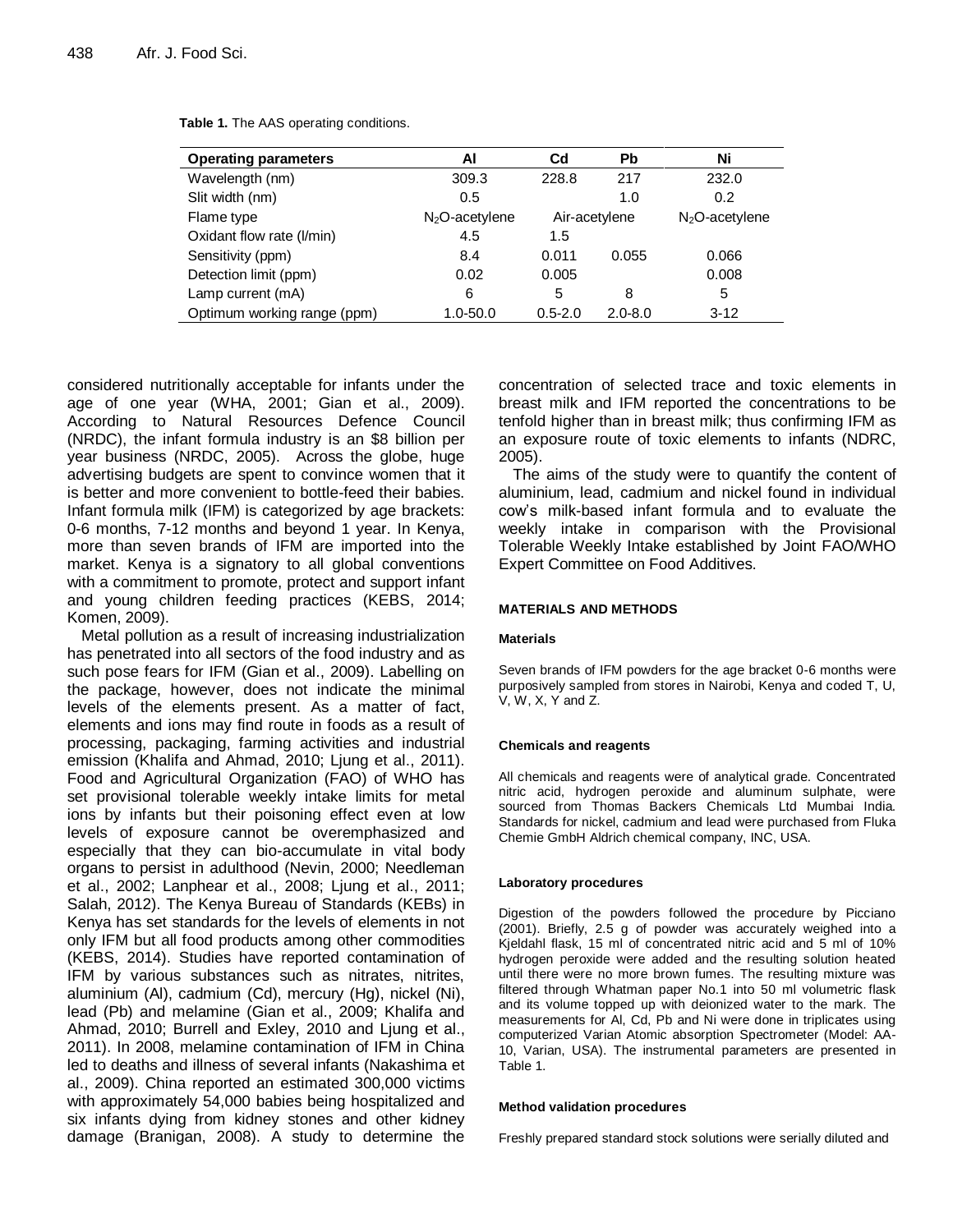| <b>Instrument</b> | <b>Element</b> | <b>Concentration</b><br>range (ppm) | <b>Correlation</b><br>coefficient $(r^2)$ |
|-------------------|----------------|-------------------------------------|-------------------------------------------|
| AAS               | Aluminium      | $0.5 - 15.0$                        | 0.9998                                    |
|                   | Cadmium        | $0.5 - 2.0$                         | 0.9998                                    |
|                   | Lead           | $0.1 - 5.0$                         | 0.9993                                    |
|                   | Nickel         | $0.5 - 4.0$                         | 0.9988                                    |

**Table 2.** Concentration range of standards for calibration curves.

**Table 3.** Mean concentrations of selected trace metals in infant formula milk brands in Nairobi market, Kenya.

| <b>Brand code</b> |                        | Concentrations (µg/g) ( $X \pm SE$ ); n=9* |                                |                     |  |
|-------------------|------------------------|--------------------------------------------|--------------------------------|---------------------|--|
|                   | Al                     | Cd                                         | Pb                             | Ni                  |  |
|                   | $1.054 \pm 0.085^a$    | <b>ND</b>                                  | $0.018 \pm 0.002^{\circ}$      | $0.032 \pm 0.001^b$ |  |
| U                 | $2.069 \pm 0.447^b$    | <b>ND</b>                                  | $0.022 \pm 0.001$ <sup>a</sup> | $0.029 \pm 0.002^b$ |  |
| v                 | $1.545 \pm 0.089^{ab}$ | <b>ND</b>                                  | $0.018 \pm 0.001^a$            | $0.032 \pm 0.002^b$ |  |
| W                 | $1.099 \pm 0.068^a$    | <b>ND</b>                                  | $0.059 \pm 0.002$ <sup>c</sup> | $0.031 \pm 0.003^b$ |  |
| x                 | $2.156 \pm 0.423^b$    | <b>ND</b>                                  | $0.032 \pm 0.007^b$            | $0.022 \pm 0.001^a$ |  |
|                   | $1.543 \pm 0.245^{ab}$ | <b>ND</b>                                  | $0.022 \pm 0.002^a$            | $0.030 \pm 0.003^b$ |  |
| 7                 | $1.405 \pm 0.031^{ab}$ | <b>ND</b>                                  | $0.040 \pm 0.002^b$            | $0.028 \pm 0.001^b$ |  |
|                   |                        |                                            |                                |                     |  |

\*Values are means ± standard deviation of nine replicate analyses. Means within a column (for each variable) marked with different letters are significantly different at (*p*< 0.01); ND- Not detected; (One way ANOVA, α =0.05 SNK test).

used to obtain calibration curves with linearity values as presented in Table 2. The correlation coefficient values were a good indicator of the linearity for AAS instrument for precision and accuracy of results (Duan et al., 2003). Further, using recovery tests where samples were repeatedly spiked with known amounts of standards prior to measurements were performed to confirm the accuracy of the instruments (Duan et al., 2003). The percentage recoveries obtained were good, falling between 98.1-99.9%.

#### **Statistical analysis**

Data were analyzed with SPSS 17.0 for windows. The mean and standard deviation of means were calculated. The Estimated Weekly Intake (EWI) per body weight of the infant for the metal ions in each brand of formula milk were then calculated based on the feeding table provided in each brand of formula milk (0-6 months). The data were analyzed by one-way analysis of variance (ANOVA) and Duncan's multiple range tests was used to separate means (P  $< 0.05$ ).

## **RESULTS AND DISCUSSION**

The levels of Al, Cd, Pb and Ni in seven brands of IFM for infants aged 0-6 months sold in Nairobi County, Kenya are presented in Table 3 and the EWI are presented in Table 4.

Except for Cd, all brands of IFM (0-6 months) contained Al, Pb and Ni. These ranged as follows: Al (1.054±0.085  $\mu$ g/g in brand T to 2.156 $\pm$ 0.423  $\mu$ g/g in brand X); Pb

**Table 4.** Estimated weekly intake of trace elements by infants compared with PTWI values.

| <b>Brand code</b>  | Estimated weekly intake (µg/kg) |      |      |  |
|--------------------|---------------------------------|------|------|--|
|                    | Al                              | Pb   | Ni   |  |
| т                  | 56.02                           | 2.90 | 1.72 |  |
| U                  | 109.98                          | 1.15 | 1.74 |  |
| V                  | 82.11                           | 0.98 | 1.70 |  |
| W                  | 39.95                           | 2.15 | 1.11 |  |
| X                  | 322.07                          | 4.84 | 3.26 |  |
| Y                  | 60.58                           | 1.89 | 2.01 |  |
| 7                  | 59.32                           | 2.52 | 2.61 |  |
| <b>PTWI value*</b> | 1000                            | 0.5  | 35   |  |

\*(µg/kg of infant body weight).

(0.018±0.001 µg/g in brand V to 0.059±0.002 µg/g in brand W), Ni  $(0.022 \pm 0.001$   $\mu$ g/g in brand X to 0.032±0.001 µg/g in brand T). Except for brands T and V, all other brands had levels of Pb above the KEBS maximum limit of 0.02 ppm. Infants are at a critical point of their brain development and exposure to elements pose severe health risks since the effect is compounded by the fact that even at low levels of exposure, metals bio-accumulate in vital organs and persists in adulthood (Nevin, 2000; Needleman et al., 2002; Lanphear et al., 2008). The findings therefore raise a health concern to